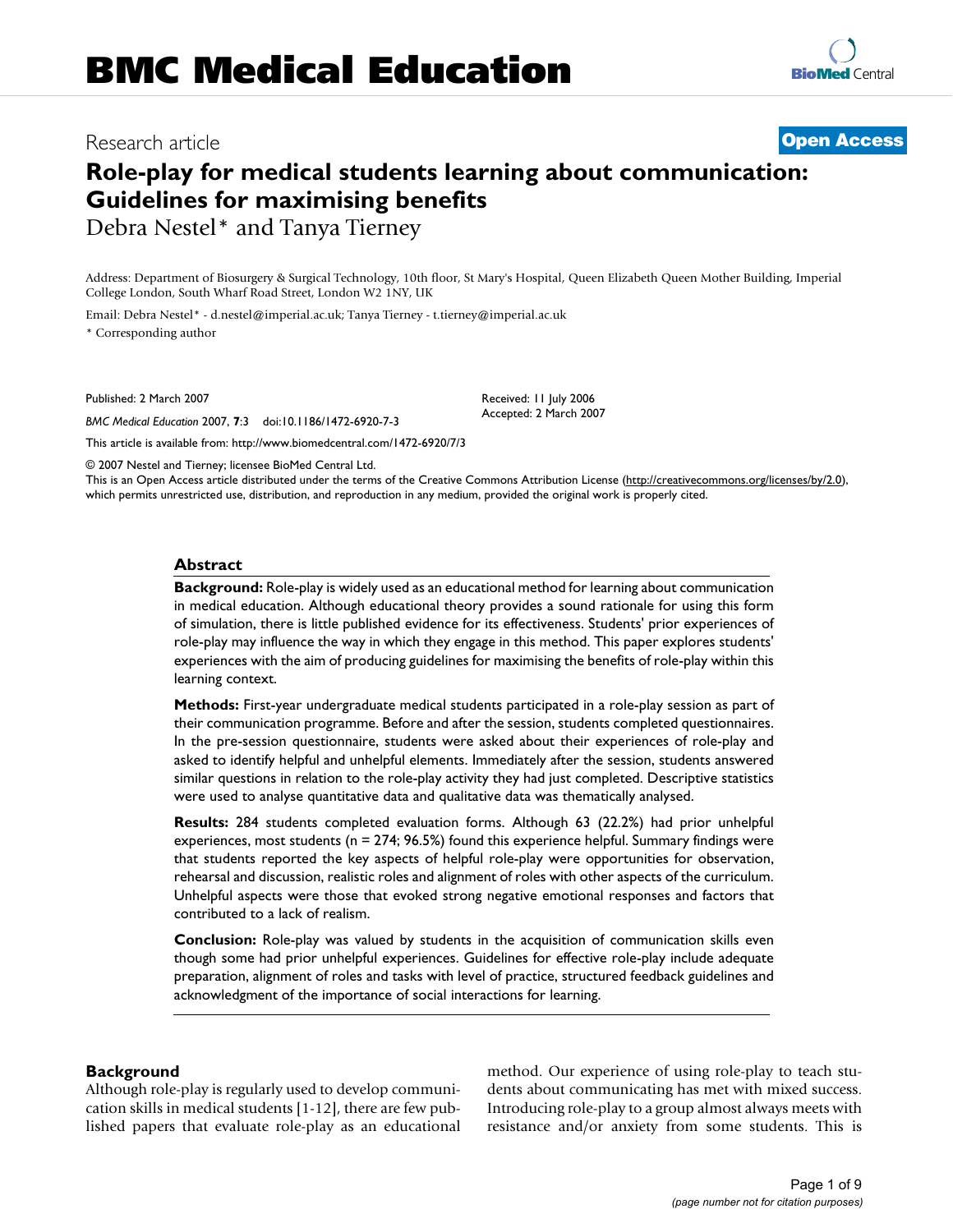manifested in student apprehension, reporting of prior unhelpful experiences and not taking role-play seriously. Other researchers have also reported similar preconceptions to role-play. Stevenson and Sander (2002) reported that "role-play and student presentations" are the least preferred teaching method by 32% of new medical students [13]. Of these students, 75% believed it to be ineffective while 25% reported personal reasons (e.g. embarrassment) for their response.

#### *Role-play as a simulation methodology*

Role-play is used as a training method to acquire knowledge, attitudes and skills in a range of disciplines and with learners of different ages (e.g. acquisition of language skills [14], cross-cultural training [15,16], business and human resources [17,18]. Despite its widespread use, role-play is fairly consistently defined in the education and training literature. Van Ments (1989) defines roleplay as:

"... one particular type of simulation that focuses attention on the interaction of people with one another. It emphasises the functions performed by different people under various circumstances. The idea of role-play, in its simplest form, is that of asking someone to imagine that they are either themselves or another person in a particular situation. They are then asked to behave exactly as they feel that person would. As a result of doing this they, or the rest of the class, or both, will learn something about the person and/or situation. In essence, each player acts as part of the social environment of the others and provides a framework in which they can test out their repertoire of behaviours or study the interacting behaviour of the group." [19]

This definition clearly demonstrates that role-play is a form of simulation and acknowledges the importance of the social context of learning. Jones (1982) highlights this notion in role-play for learning second languages:

"In order for a simulation to occur the participants must accept the duties and responsibilities of their roles and functions, and do the best they can in the situation in which they find themselves" [14].

This interdependence in learning may prove to be a barrier for some students who for various reasons may be unfamiliar or unwilling to give of themselves in role-play [20]. Burns and Gentry (1998) describe the importance of gradual introduction of role-play as students may be unaccustomed to working experientially and that cultural barriers may impede student engagement [21].

Role-play activities can be performed in different ways. For the acquisition of patient-centred interviewing skills we tend to use the approach in which students play their role as a medical student so they are expected to perform as they would in real clinical encounters. However, there are many variations on this theme. Role-play can be fully scripted (all players act from verbatim scripts) or partially scripted (players have certain prompts – often an opening line). Alternatively, one player (e.g. patient) is given a description of their role while the other (e.g. student) is provided with their task. Players can rotate through roles within a single role-play (switching) with the intention of gaining insight into other roles or perspectives or players can be substituted at various points in the role-play by observers. Some role-play activities use role cards as a way of inserting new information into a role-play.

Maier (2002) suggests that role-play method be selected according to whether the educational goal addresses knowledge, attitudes or skills. In the acquisition of knowledge, role-plays can be valuable to observe and then discuss – the experience of the role-players themselves is less important than the opportunity to observe, understand and assimilate information. For attitude development especially that which focuses on change of affect, then role-plays should be loosely structured so that players experience emotions spontaneously. While for skills acquisition, the opportunity for repeated opportunities with feedback is critical [22].

#### *Educational theory*

Role-play as an educational method draws on a range of theories. Experiential learning is especially important in the acquisition of skills. Kolb & Fry (1975) describe four "learning environments" in their theory of experiential learning [23] – Affectively-oriented (feeling), symbolically-oriented (thinking), perceptually-oriented (watching), behaviourally-oriented (doing). Within each environment there are two tasks. First, "grasping" which consists of concrete experiences and abstract conceptualisation. Second, "transforming" which consists of reflection and action. Learning is enhanced when learners are encouraged to use all four "environments." Structured role-play with feedback enables learners to complete both tasks in each of the four "environments."

Knowles (2005) has set out principles associated with adult learning. These have evolved since his first publications in the 1970's. They include the learner having a need to know, is self-directed, has and draws on diverse experiences, has a readiness to learn, that the learning should be problem-centred and that there is an internal motivation to learn [24]. Role-plays should be created and implemented with these principles in mind.

Schon's (1983) work on reflective practice is also relevant in role-play [25]. Based on his observations of different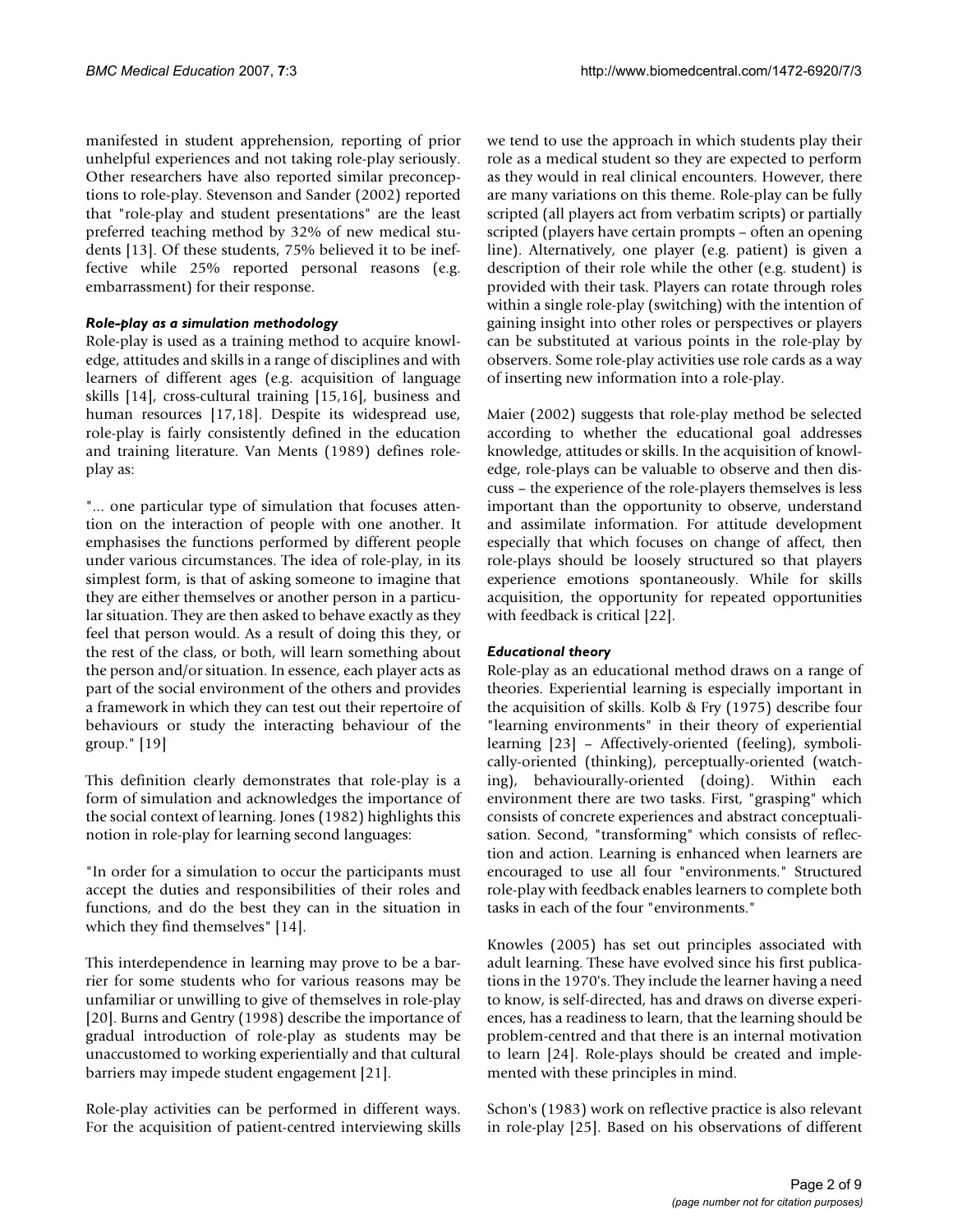professional groups, Schon describes how when faced with unexpected events or problems, professionals respond by reflecting-in-action or later by reflecting-onaction. Reflection-in-action or "thinking on your feet" is a process by which a practitioner draws on a repertoire of experiences – images, ideas, actions, patterns in order to make sense of the problem confronting them. The practitioner aims to place the problem within their own frame of reference in order to seek out the best solution and anticipate its' consequences. Reflecting-on-action or "retrospective thinking" occurs after the unexpected event or problem and has particular relevance for feedback since discussion of what has taken place can help the practitioner broaden their base of experience and so extend their repertoire. Again, structured role-play enables learners to reflect both "in" and "on" action.

Kneebone (2005) describes a theory-based approach to learning clinical skills in simulation drawing on literature on expertise, supportive tailored tutoring, learning within a professional context and affective elements of learning. Using this theory he identifies criteria for evaluating simulations:

1. Simulations should allow for sustained and deliberate practice in a safe environment and that simulations ensure skills are consolidated and aligned with other curricula activity

2. Simulations should provide access to expert tutors who are available only when needed

3. Simulations should map on to real life clinical experience

4. Simulation-based learning should provide a supportive, motivational and learner-centred environment [26]

Although Kneebone describes these criteria in relation to learning clinical procedures, we argue that they are relevant to medical interviewing since communication is the core clinical skill and has many technical elements. All clinician-patient encounters have structural components – a beginning, middle and end. Although often described as "process" elements within medical interviewing, communication skills can be articulated in the same way as technical aspects of clinical procedures. Therefore, the criteria developed by Kneebone should be considered in constructing and implementing role-plays aimed at developing clinical communication.

#### *Role-play activities in our communication programme*

First-year medical students at Imperial College participate in role-play activities. Table 1 outlines the broad content and educational methods in our first-year communication programme. The goal of the first session in which students use role-play includes developing competence in specific skills associated with medical interviewing. In tutor-led groups of approximately 30, students break into trios to perform role-play. We use a structured approach to role-play in which students rotate through the roles of interviewer, patient and observer. Potentially each role may benefit students as they are encouraged to adopt different perspectives. Although the "patient" roles vary within these activities, the "student" and "observer" tasks remain consistent. For example, the interviewer's task is to practice medical interviewing with a specific focus (Table 2). The observer's role is to identify skills demonstrated and areas of content explored as well as facilitate feedback to the interviewer using structured guidelines (Table 3). Patient roles provide an overview of key aspects of the presenting complaint and are sufficiently flexible to be played by students in our diverse cohorts (Table 4). Each role is allocated 5 minutes preparation, 5 minutes in roleplay and 10 minutes in feedback. Part of the feedback process involves a brief period in which reflection on performance is encouraged and after the session, students are encouraged to write reflections. Between each role-play, the large group convenes and discusses issues that emerged in the role-plays as well as checks on the "roleplay" process.

Because the students are in their third week of medical school, tutors are unlikely to have had an opportunity to develop a relationship with them. Tutors are encouraged to use the following questions to promote discussion and reflection in the large group:

1. How many of you asked about the patient's ideas, concerns and expectations?

2. Did your group encounter difficulties with the introduction? The information gathering? The closure?

3. Did you follow guidelines for feedback? If so, were they helpful?

4. Did you experience any difficulties in role-play?

#### **Methods**

First-year undergraduate medical students participated in the role-play session described above. Before and after the session, students completed questionnaires with closed and open-ended questions. In the pre-session questionnaire, students were asked about their prior experiences of role-play, if they were helpful (yes or no response) and then asked to identify helpful and unhelpful aspects (free text). Immediately after the session, students were asked to complete the same evaluation form that asked whether the role-play was helpful and again, helpful and unhelp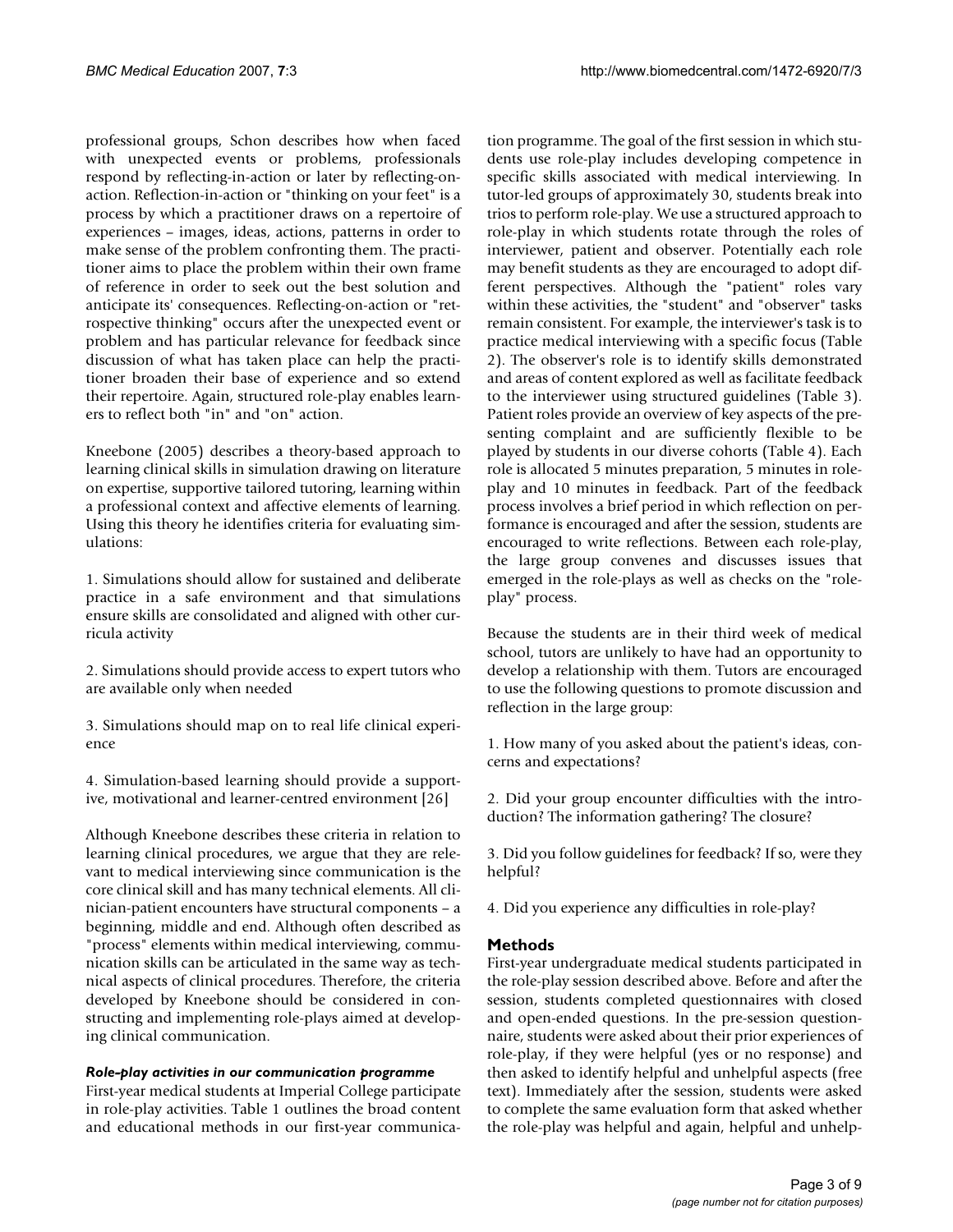Topics in sessions:

- Evidence for patient-centred interviewing
- Skills for communicating with patients
	- ❍ Non-verbal ❍ Verbal
- Giving and receiving feedback
- Making presentations

Educational methods:

- Lectures
- Readings
- Small group discussions
- Role-play observing, interviewing, facilitating feedback
- Interviews with simulated patients actors and volunteers
- Videotape review
- Written reflections

ful aspects but this time related to the role-play experience in this session. Qualitative data was using SPSS 14.0 for descriptive statistics. Qualitative data was thematically analysed by both authors and then key concepts identified and negotiated for agreement. The study took place in the academic year 2002/2003. Students completed the forms as part of their usual session evaluation that is not compulsory but is built into the session schedule. The study was approved within our College requirements for course evaluations and dissemination of results. Students were assured that all responses were anonymous, would be used to improve future sessions and findings would be disseminated in our professional community.

This paper reports on a questionnaire based study exploring first year medical students' experiences of role-play with a particular focus on supporting the acquisition of patient-centred interviewing skills. The study aims to identify key elements for establishing effective role-play addressing the following questions:

- To what extent do students find role-play valuable?
- What are helpful and unhelpful aspects of role-play?

#### **Results** *Students*

284 students completed written forms before and after the session representing 88.8% of the cohort. Demographic data was not collected from students.

#### *Pre-session questionnaire*

One hundred and ninety-nine students (70.1%) reported experience with role-play and in a range of contexts. For example, learning about negotiation, presenting, public speaking, interviewing aspects, acting out scenarios for group discussion of ethical or other controversial issues and developing dramatic skills. Two hundred and twentyone students (77.8%) stated that role-play was valuable for learning while the remainder ( $n = 63$ ; 22.2%) reported it was not valuable.

In free text comments students reported role-play was valuable for gaining insight into their own and others' behaviours, increasing understanding of certain issues and rehearsing skills. Free text comments include:

*"It (role-play) is a pleasant and practical way of learning and evaluating your capabilities."*

*"Can be amusing and interesting because it brings to life situations which may be encountered..."*

#### **Table 2: Task for interviewer**

• You are a medical student attached to a general practice.

- It can also be helpful to identify the patient's worries or concerns about the visit.
- Take care to explore all the patient's difficulties early in the interview.

<sup>•</sup> The GP is running a little late and has asked you to go and talk to the next patient.

<sup>•</sup> As well as finding out why the patient has come to the clinic today (and what the patient expects from the consultation), ask some questions about background information such as the patient's family (and personal) relationships and his/her occupation.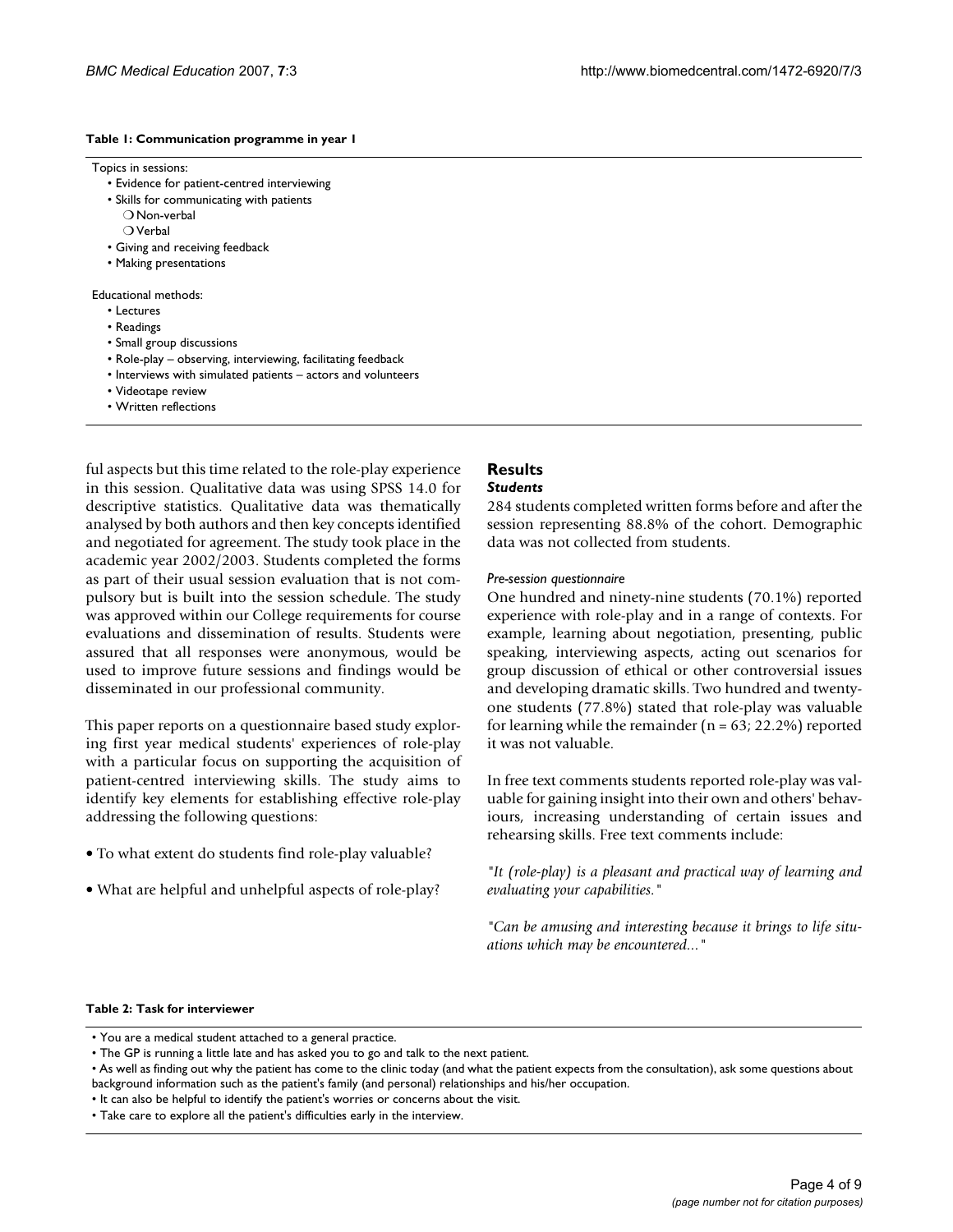#### **Table 3: Task for observer**

- Use the checklist to identify which skills the interviewer uses in the consultation.
- Facilitate the feedback process. The following points provide a structure for feedback.
- The following questions may be helpful in staying focused on your task and ensuring a balance.
	- ❍ **Can you briefly state how you felt during the interview**?
	- ❍ **Can you describe two aspects of the interview that worked well?**
	- Observer asks the role-play patient:
	- ❍ **Can you identify two communication skills that the interviewer used that were effective?**
	- Observer provides specific feedback on two skills that s/he observed worked well
	- Observer asks the interviewer:
	- ❍ **Can you identify two aspects of the interview that you would do differently if you could repeat the interview?** • Observer asks the role-play patient:
	- ❍ **Can you identify two communication skills that the student could have used to improve the interview?**
	- Observer provides feedback on two skills that could have improved the interview
	- Observer summarises the feedback on things that worked well and things to improve
	- Interviewer receives written feedback from observer and role-play patient

Unhelpful experiences identified by students focused on emotional responses that impede learning (e.g. embarrassment, intimidation, anxiety).

*"I found my nervousness interfered with my ability to address the issue."*

Lack of realism of roles, setting and task were also cited as unhelpful.

*"I find it very false and difficult particularly with people I don't know"*

*"You behave differently when you are being observed."*

Unsuitable environments, not taking role-play seriously and unstructured, vague non-specific feedback were also considered as unhelpful.

#### *Post-session questionnaire*

After the session, 96.5% of students ( $n = 274$ ) reported that role-play had been helpful for learning. Table 5 contains examples of a range of students' free text comments. Common themes include opportunity for rehearsal,

importance of preparation, to receive feedback, to experience perspectives of patient and interviewer, to practice in relative safety (no consequence to patients) and to develop other professional skills such as giving and receiving feedback, facilitating and participating in discussion of peer's behaviours.

Table 6 contains comments on unhelpful aspects as experienced in the session. The comments fall into similar categories as those identified in the pre-session questionnaire. That is, role-play was unhelpful when students experienced emotions of embarrassment, vulnerability and anxiety, when roles lacked realism, when students did not behave as they might in a real situation, if students had poor "acting" skills, when there was inadequate preparation, when there was uncertainty about the quality of peer feedback, lack of clarity in instructions, lack of opportunity to immediately transfer the experience to real clinical practice and a noisy environment.

Students' suggestions to improve role-play are reported in Table 7 and focus on personal, educational and organisational aspects of sessions although these categories overlap. Most comments address issues raised in the previous

#### **Table 4: Patient role**

• You are a 21-year-old student starting the third year of your engineering degree.

• You have just moved into a new flat with some friends.

• You have arrived at the clinic and have been told that you can be seen in about 15 minutes by the practice nurse and if necessary a GP afterwards.

• The receptionist has asked if you would mind if a first year medical student interviewed you before the practice nurse sees you. • You are worried about the wound. Think about how you would demonstrate your concerns to a "moderate" level. Remember to use non-verbal and verbal behaviours. If the interviewer acknowledges your worry – "I can see you are worried. I think that coming to the clinic and having the wound checked out is important."

• You think you might need a tetanus injection. You are terrified of injections. Do not mention this unless the medical student interviewer asks you about your worries or anxieties.

• You can't remember when you had your last tetanus injection.

• Either make up the rest of the story or be yourself.

<sup>•</sup> You had an appointment to register at a new clinic scheduled for next week. However, last night while you were in the garden of your new flat (trying to tidy up the mess) you scratched your hand on a dirty and rusty nail. The wound bled quite a bit but it stopped after you put pressure on it.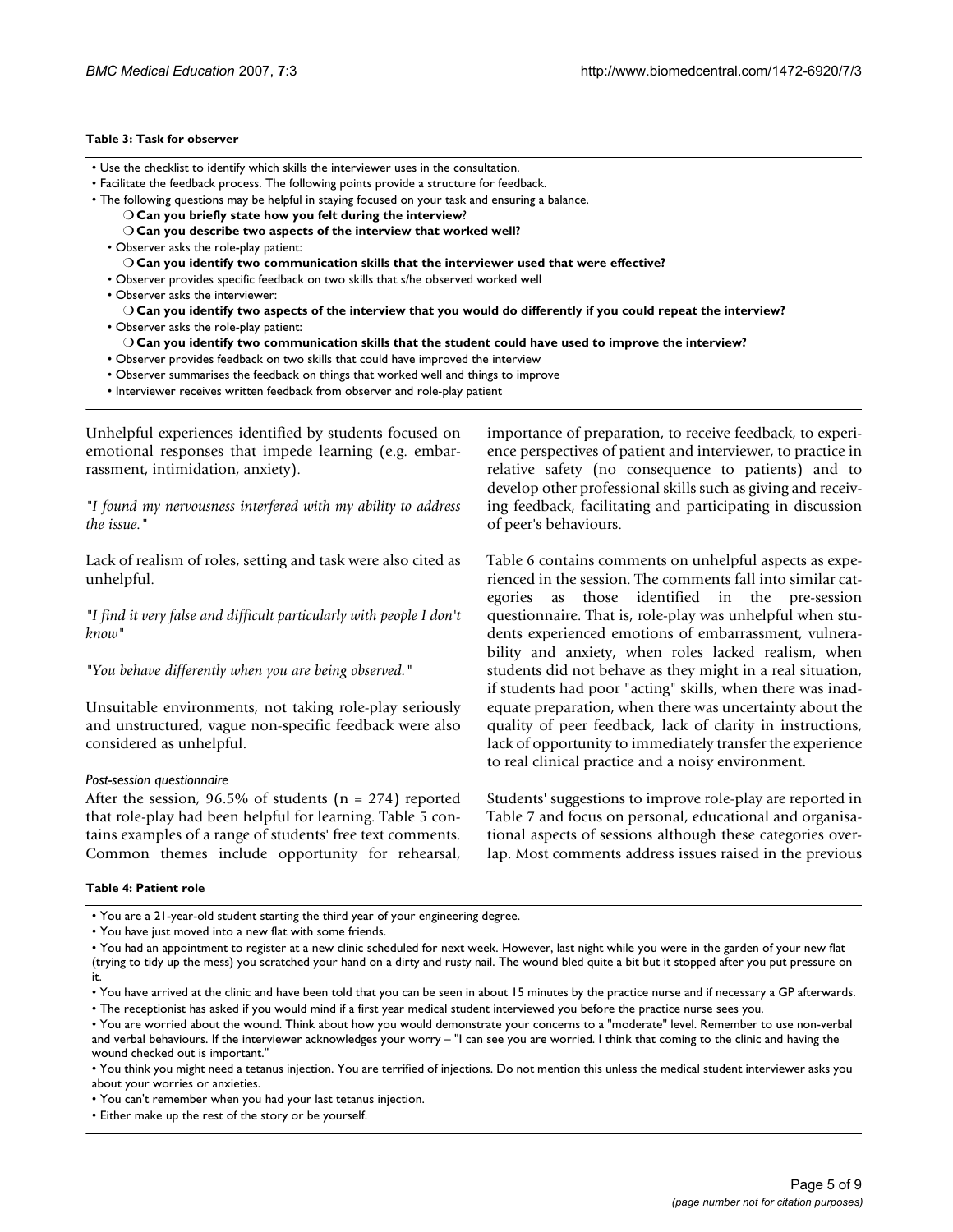#### **Table 6: Students' responses to being asked to describe ways in which role-play can be unhelpful**

| Role-play - "acting"                                                                                                                                               |
|--------------------------------------------------------------------------------------------------------------------------------------------------------------------|
| "Was not real hence some emotions were over acted, would not have been the same had it been done for real"                                                         |
| "Have to concentrate on acting $-$ this can detract from thinking about what you are doing"                                                                        |
| "Hard to get into role as patient and interviewer because they were unreal situations and I know the people in my group"                                           |
| Lack of clarity in instructions/task                                                                                                                               |
| "Sometimes structure is poor (haven't been told enough about what to do)"                                                                                          |
| No opportunity for transfer of skills                                                                                                                              |
| "Can't relate to experiences learnt during role-play when communicating in real situations"                                                                        |
| Unsuitable environment                                                                                                                                             |
| "Too many students in one place so it was noisy and hard to concentrate"                                                                                           |
| Lack of realism                                                                                                                                                    |
| "I find it difficult to show empathy in these situations as the complaints are not genuine."                                                                       |
| "You can never take it seriously as you know the people you're interviewing and so the way you act is not representative of how you would with a real<br>batient." |
| "When you are being observed, you behave differently"                                                                                                              |
| "It is unrealistic as the person you're talking to doesn't have a real illness, so they will react differently to real patients"                                   |
| Uncertainty of the quality of feedback                                                                                                                             |
| "I was unsure if the advice given by my peers was the same advice a lecturer or doctor would give, so I was unsure if their advice was reliable."                  |

question on unhelpful aspects of role-play. More time, more opportunities for role-play (interview more than once so you can try to improve within the same session), more realistic roles, increased tutor enthusiasm, more feedback from tutors and where possible to work with students who are less well known to you.

#### **Discussion**

Role-play was reported to be an effective means of learning communication skills. After participating in the session in this study, almost all students reported role-play as valuable compared with 70.1% at the pre-session questionnaire. Students identified helpful and unhelpful aspects of prior and current experiences with those in this session reported as overwhelmingly positively. Table 8 summarises guidelines for effective role-play based on the students' responses to pre- and post- session questionnaires. The guidelines reflect principles of adult learning as identified by Knowles et al (2005) [24]. In particular, the "need to know," "readiness to learn" and "orientation to learning (problem-centred)." These role-play guidelines also complement the criteria that Kneebone (2005) sets out to evaluate simulations [26]. To more completely meet the criteria in relation to the session described here, we would need to provide additional role-play opportunities, ensure access to expert tutors is available and make

**Table 5: Students' responses to being asked to describe ways in which role-play can be helpful**

*Preparation*

*"The most important thing was the in-built preparation"*

*Rehearsal*

*"It enabled me to use my skills directly and assess their effects on other people..."*

*"First hand experience – to understand the difficulties in communication which are hard to get without actually doing it"*

*"It helped understand, what sort of questions provided the best responses"*

*"Enabled me to use my communication skills in a way much more relevant to the way in which I will need them in real consultations. Also, the role plays each included a psychosocial aspect which was useful to practice eliciting."*

*"It highlighted the importance of 'probing' in order to get information out of patients"*

*"It also made me realise how difficult it can be to keep an interview flowing – I'll definitely need more experience!"*

*"Good chance to try out something that looks so easy but makes you realise that it is difficult and does require practice."*

*Feedback*

*"It's good to receive constructive criticism and be made aware of your behaviour"*

*"Group discussion afterwards (as well as individual feedback) allowing us to learn from other people's experiences too."*

*Different perspectives*

*"Positive to see things from a patient's perspective"*

*"Got to experience how the patient feels as well as observing the interview, to get a more well rounded picture of a consultation."*

*"In playing the role of the patient, as well as the medical student, it enabled us to understand the patient's point of view."*

*Safety using role-play*

*"It puts you in a real-life situation where you can practice what you know but still it is a role-play so if you make mistakes it is okay" Other professional skills*

*"Good method of learning and helping people feel less nervous talking in front of others."*

*"Highlighted aspects of non-verbal communication"*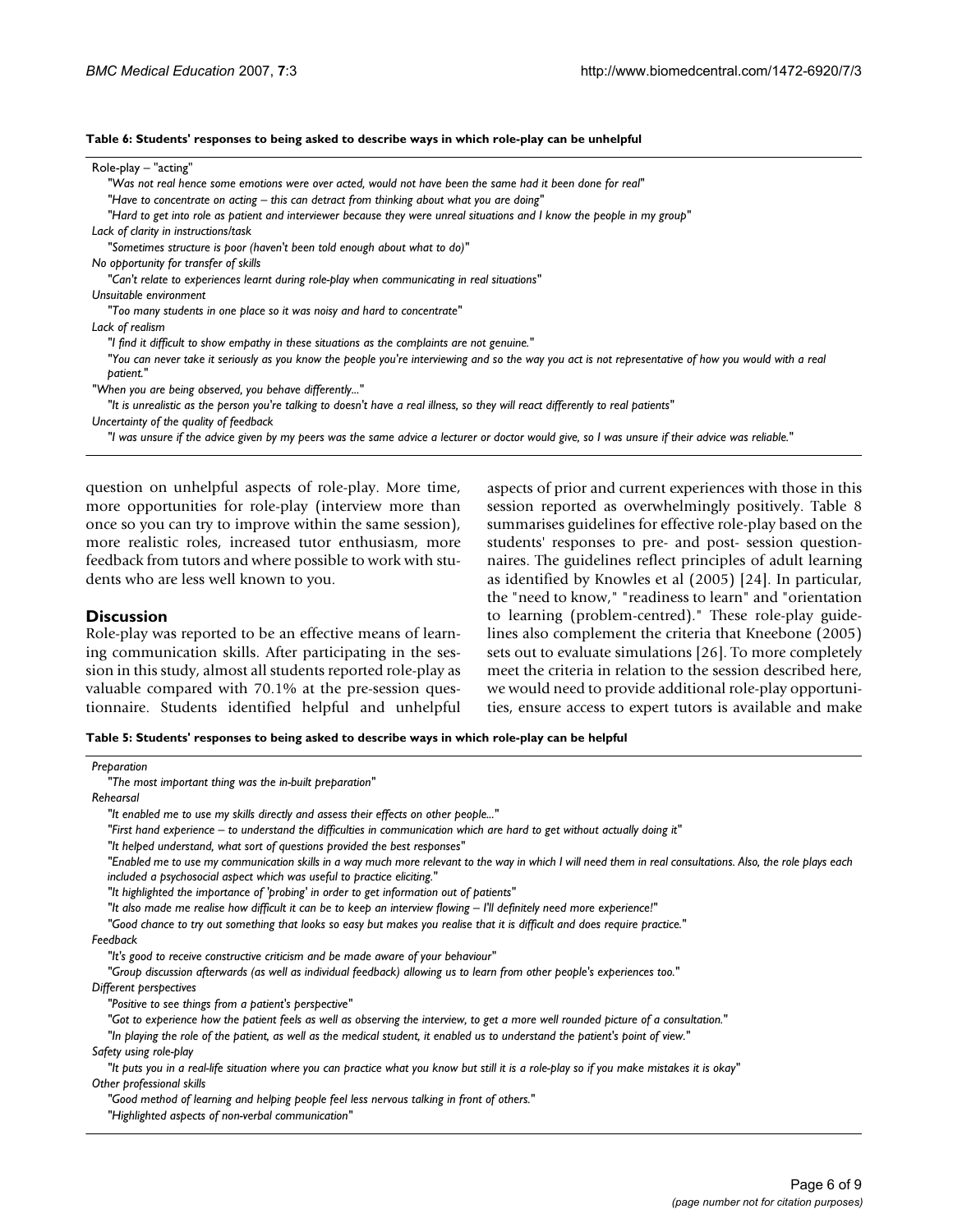|  |  |  |  | Table 7: Students' responses to being asked for ways in which role-play can be made more effective |
|--|--|--|--|----------------------------------------------------------------------------------------------------|
|--|--|--|--|----------------------------------------------------------------------------------------------------|

| Educational                                                                                                                                                                                            |
|--------------------------------------------------------------------------------------------------------------------------------------------------------------------------------------------------------|
| "Should try and be as realistic as possible in order to be effective"                                                                                                                                  |
| "Videotaping is very useful as can see how your own performance is seen by others"                                                                                                                     |
| "Have tutors who at least seem interested in it and take it seriously"                                                                                                                                 |
| "Needs to be structured with clear aims and instructions"                                                                                                                                              |
| "Personal feedback from tutor on performance during role-plays would have been useful"                                                                                                                 |
| "Time before the interview to prepare and think about the structure, questions etc, and time after to reflect, analyse and modify structure, questions of the<br>interview to make it more effective." |
| "It is a change from usual way of learning that some may find refreshing"                                                                                                                              |
| Personal                                                                                                                                                                                               |
| "Much better doing it with people you don't know"                                                                                                                                                      |
| "Role-play changes your perspective on subjects and can open up new avenues of thinking"                                                                                                               |
| Organisational                                                                                                                                                                                         |
| "Increase the number of role-plays to prepare us for real thing"                                                                                                                                       |
| "Coordinate role plays with placements"                                                                                                                                                                |

further attempts to increase realism. The guidelines also support those outlined in a recent paper by Joyner and Young (2006) that appear to be based on their extensive experience although no empirical data is presented [9].

In relation to experiential learning theory, our session guidelines in which students are encouraged to consider each orientation of the Kolb and Fry's (1975) four learning environments – thinking, feeling, watching and doing – may explain why the role-play experience in this study was valued [23]. With small group feedback and large group post-interview discussions each of these orientations is explored.

We believe that the structured feedback process together with the process of completing the questionnaire and reflecting on role-play as an educational method may benefit students. Structured feedback directed students to think about what had taken place in each role-play as well as the value of role-play before and after participating in the session. This prompted students to draw on their prior experience – an important component of adult learning as

well as promoting reflection-on-action. Even though we are working with trainee rather than fully fledged professionals we aim to instill the notion of reflection-in-action by actively prompting students to analyse what they have done in their role-play and how this experience relates to their own and others' experiences.

Our results differed to Stevenson and Sander (2002) with fewer students in our cohorts thinking role-play unhelpful – even at the pre-session questionnaire [13]. More information about individual students as well as cohorts may provide clarity. However, caution should of course be exercised in extrapolating results to all students in all medical schools.

The importance of social interactions in role-play are not always emphasised in this methodology and may be a significant reason why some students fail to engage. The roleplay guidelines draw attention to the need for social exchange between participants in order to have successful role-play.

#### **Table 8: Guidelines for effective use of role-play to develop patient-centred interviewing skills**

• State clear aims and objectives about task and roles

- Create roles that reflect real experiences and appropriate levels of challenges
- Relate the role-play to the broader contexts in which students are learning
- Acknowledge potential difficulties in role-play
- Emphasise the importance of social interactions for learning
- Provide sufficient time for preparation for roles
- Highlight benefits from playing all roles
- Use structured feedback guidelines explore interviewers' feelings, identify effective skills and those that require development, seek feedback from interviewer and "patient", achieve a balance in what ahs worked and what needs development
- Respond to student preferences for working with friends
- Write reflections on the experience
- Ensure tutors are enthusiastic
- Provide opportunities for debriefing
- Summarise experiences
- Use audiovisual recording devices for playback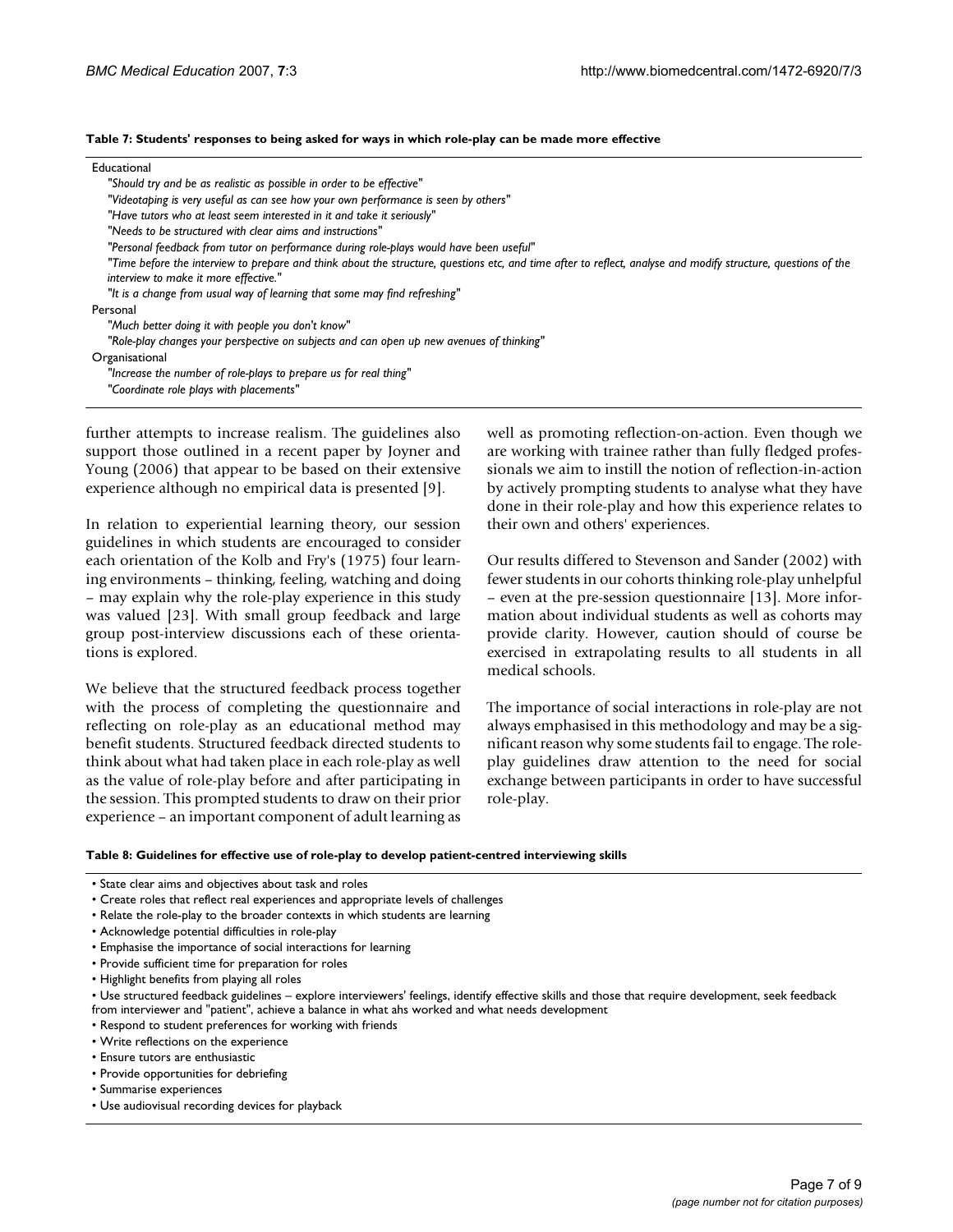Like most educational methods, role-play on its own probably contributes only a little to the development of patient-centred interviewing skills. However, as part of the broader communication programme at Imperial College that uses a wide range of methodologies addressing knowledge acquisition, attitude and skills development, role-play appears to be beneficial. For this reason it is difficult and in some ways unreasonable to try to evaluate the impact of singular educational methods. It is also important to recognise that students learn in different ways and that role-play may be a preferred method for students who learn through concrete experiences.

We explored students' prior experiences as well as those from the session in order to differentiate previous and current experience. There was little evidence that students' prior experiences influenced the way in which students responded to the current session. However, we believe this was related to the investment at the beginning of the session in completing questionnaires and acknowledgement of prior difficulties together with other features of the session (e.g. peer learning, structured feedback etc).

#### *Limitations*

The study formed part of the communication programme and so students' responses may have been biased with students providing socially desirable responses. However, medical students at our school seem able to be honest and direct in their evaluation of educational experiences. The responses were only gathered from first year students and may not reflect those of students who are further through medical education, graduates or students in other medical schools. Data on age, gender and cultural differences of students was not collected in this study but may have provided further insight. However, College records show that this cohort closely resembles others in our medical school (over the past 5 years) – most are direct entrants from school, slightly more females than males and a very broad cultural base.

We asked students a closed-ended question about helpfulness of role-play and so forced students to make a clear directional choice. It may have been more helpful to ask students about their level of agreement with a statement about the value of role-play.

#### *Future research*

Investigating the impact of role-play on actual learning is an obvious area to explore since we focused our study on students' perceptions of learning. However, as outlined above, this is often conceptually unsound and methodologically difficult. Future research could explicitly test these guidelines in a range of practices. It would also be valuable to focus research on why some students continue to fail to engage in role-play. Eliciting the views of teachers

in facilitating role-play work would also provide an additional perspective.

#### **Conclusion**

Although role-play is widely used as a learning activity in communication and interpersonal skills training, students do not always find it helpful. This study explored students' prior experiences in role-play in an effort to identify, acknowledge and deal with some of these difficulties in a communication programme that relies heavily on roleplay as a learning activity. The results identify elements for consideration when using role-play with novice students for developing communication skills. We have provided a theoretical foundation for the use of role-play as an educational method in the broader context of simulations. Future research should investigate the relevance of these guidelines for more experienced students and practitioners and in different contexts.

#### **Competing interests**

The authors do not have competing interests (financial or non-financial) in undertaking or publishing this paper.

#### **Authors' contributions**

DN devised the study, analysed the data and wrote the paper. TT analysed the data and revised the paper. Both authors read and approved the final version.

#### **Acknowledgements**

Dr Jane Kidd was involved in the original data collection when she was a lecturer at Imperial College London. Margaret Reau entered the data. The study took place as part of the regular curriculum and received no external funding.

#### **References**

- Hargie O, Dickson D, Boohan M, Hughes K: A survey of commu**nication skills training in UK Schools of Medicine: present practices and prospective proposals.** *Medical Education* 1997, **32(1):**25-34.
- 2. Charlton R: **[Using role-plays to teach palliative medicine.](http://www.ncbi.nlm.nih.gov/entrez/query.fcgi?cmd=Retrieve&db=PubMed&dopt=Abstract&list_uids=7504156)** *Medical Teacher* 1993, **15(2–3):**187-193.
- 3. Steinert Y: **[Twelve tips for using role-plays in clinical teaching.](http://www.ncbi.nlm.nih.gov/entrez/query.fcgi?cmd=Retrieve&db=PubMed&dopt=Abstract&list_uids=8139402)** *Medical Teacher* 1993, **15(4):**283-291.
- 4. Mann B, Sachdeva A, Nieman L, Nielan B, Rovito M, Damsker J: **[Teaching medical students by role-playing: a model for inte](http://www.ncbi.nlm.nih.gov/entrez/query.fcgi?cmd=Retrieve&db=PubMed&dopt=Abstract&list_uids=8793645)[grating psychosocial issues with disease management.](http://www.ncbi.nlm.nih.gov/entrez/query.fcgi?cmd=Retrieve&db=PubMed&dopt=Abstract&list_uids=8793645)** *Journal of Cancer Education* 1996, **11(2):**65-72.
- 5. Skelton J, Hammond P, Fitzmaurice D, Wiskin C: **The acceptability of whole context role-play.** *Education for General Practice* 1997, **8(3):**206-212.
- 6. Nestel D, Kidd J, James V: **Inter-professional shared learning: a workshop on communication for screening blood donors.** *Learning in Health and Social Care* 2002, **1(4):**229-238.
- 7. Nestel D, Kidd J, Muir E, Plant M, Thurlow S: **[Modelling the lay](http://www.ncbi.nlm.nih.gov/entrez/query.fcgi?cmd=Retrieve&db=PubMed&dopt=Abstract&list_uids=12450482) [expert for first-year medical students: the actor-patient as](http://www.ncbi.nlm.nih.gov/entrez/query.fcgi?cmd=Retrieve&db=PubMed&dopt=Abstract&list_uids=12450482) [teacher.](http://www.ncbi.nlm.nih.gov/entrez/query.fcgi?cmd=Retrieve&db=PubMed&dopt=Abstract&list_uids=12450482)** *Medical Teacher* 2002, **24(5):**562-564.
- 8. Henderson P, Johnson M: **[Assisting medical students to conduct](http://www.ncbi.nlm.nih.gov/entrez/query.fcgi?cmd=Retrieve&db=PubMed&dopt=Abstract&list_uids=12181460) [empathic conversations with patients in a sexual medical](http://www.ncbi.nlm.nih.gov/entrez/query.fcgi?cmd=Retrieve&db=PubMed&dopt=Abstract&list_uids=12181460) [clinic.](http://www.ncbi.nlm.nih.gov/entrez/query.fcgi?cmd=Retrieve&db=PubMed&dopt=Abstract&list_uids=12181460)** *Sexually Transmitted Infections* 2002, **78(4):**246-9.
- 9. Joyner B, Young L: **[Teaching medical students using role-play:](http://www.ncbi.nlm.nih.gov/entrez/query.fcgi?cmd=Retrieve&db=PubMed&dopt=Abstract&list_uids=16753719) [Twelve tips for successful role-plays.](http://www.ncbi.nlm.nih.gov/entrez/query.fcgi?cmd=Retrieve&db=PubMed&dopt=Abstract&list_uids=16753719)** *Medical Teacher* 2006, **28(3):**225-229.